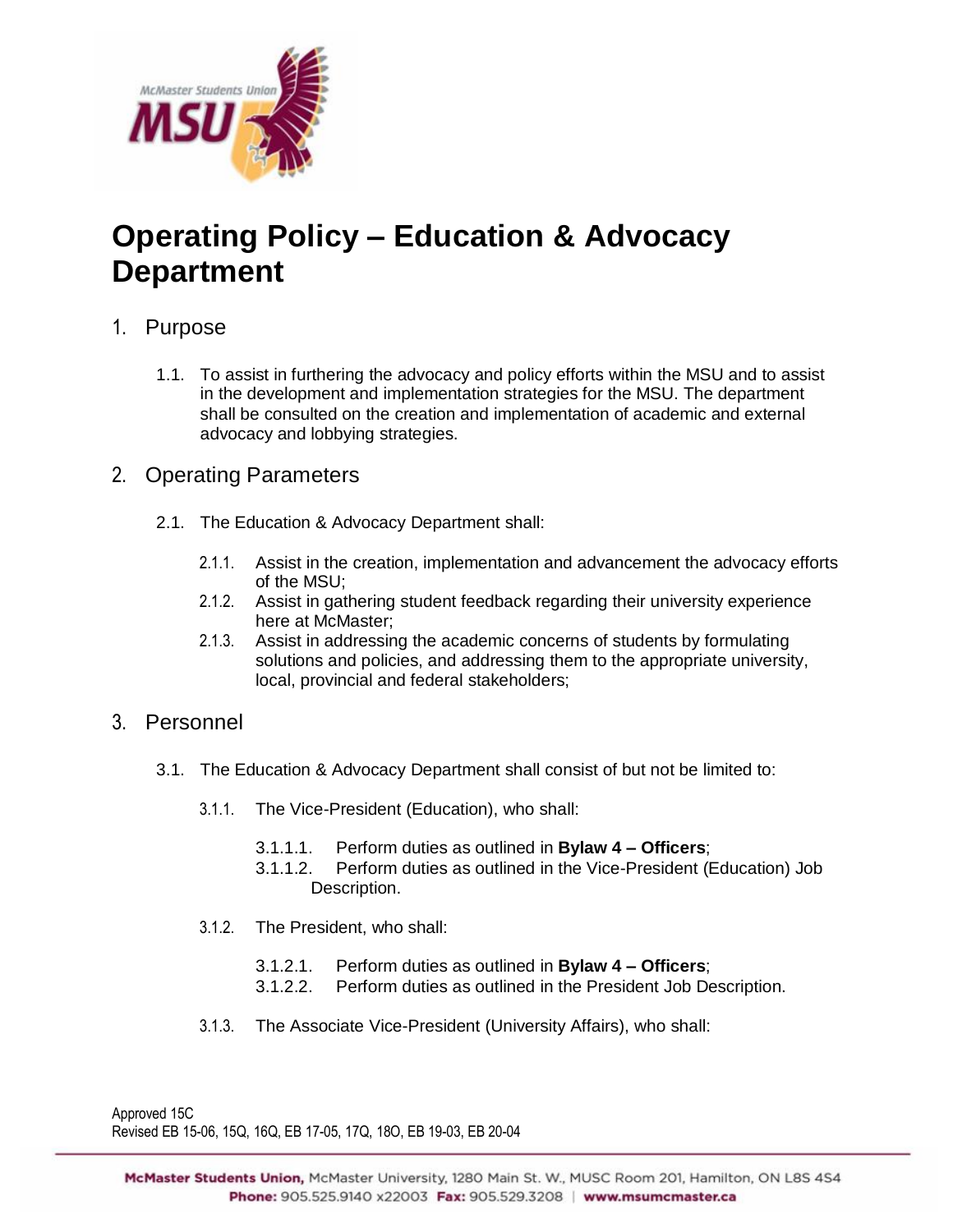- 3.1.3.1. Advocate measures that will advance the academic and nonacademic interests of the MSU membership;
- 3.1.3.2. Advise and assist the Vice-President (Education), other MSU officials (including the President) on matters related to the MSU's interactions with McMaster University administration;
- 3.1.3.3. Gather student opinion on the quality of academic life at McMaster University;
- 3.1.3.4. Identify and formulate possible solutions to academic and student life problems within the McMaster University community;
- 3.1.3.5. Chair meetings of the SRA University Affairs Standing Committee;
- 3.1.3.6. Perform other duties as outlined in **Bylaw 3/B – Standing Committees of the SRA** and the Associate Vice-President (University Affairs) Job Description.
- 3.1.4. The Associate Vice-President (Municipal Affairs), who shall:
	- 3.1.4.1. Participate and create municipal lobbying efforts that further the interests of the MSU and its members;
	- 3.1.4.2. Shall advise and assist the Vice-President (Education), other MSU officials (including the President) on matters related to the MSU's municipal interactions;
	- 3.1.4.3. In conjunction with the Vice-President (Education) and Advocacy Project Assistant shall promote all municipal elections as outlined in Operating Policy - Municipal, Provincial and Federal Elections;
	- 3.1.4.4. Chair meetings of the SRA Municipal Affairs Standing Committee;
	- 3.1.4.5. Perform other duties as outlined in **Bylaw 3/B – Standing Committees of the SRA** and the Associate Vice-President (Municipal Affairs) Job Description.
- 3.1.5. The Associate Vice-President (Provincial & Federal Affairs), who shall:
	- 3.1.5.1. Assist the Vice-President (Education) in participating in and creating provincial and federal lobbying efforts that further the interests of the MSU and its members;
	- 3.1.5.2. Shall advise and assist the Vice-President (Education), other MSU officials (including the President) on matters related
	- 3.1.5.3. Promote the work of OUSA to the McMaster community;
	- 3.1.5.4. In conjunction with the Project and Campaign Coordinator shall coordinate OUSA campus activities
	- 3.1.5.5. In conjunction with the Vice-President (Education) and Project and Campaign Coordinator shall promote all provincial and federal elections as outlined in Operating Policy – Municipal, Provincial and Federal Elections;
	- 3.1.5.6. Chair meetings of the SRA Provincial & Federal Affairs Standing Committee;
	- 3.1.5.7. Perform other duties as outlined in **Bylaw 3/B – Standing Committees of the SRA** and the Associate Vice-President (Provincial & Federal Affairs) Job Description.
- 3.1.6. The Project and Campaign Coordinator; who shall: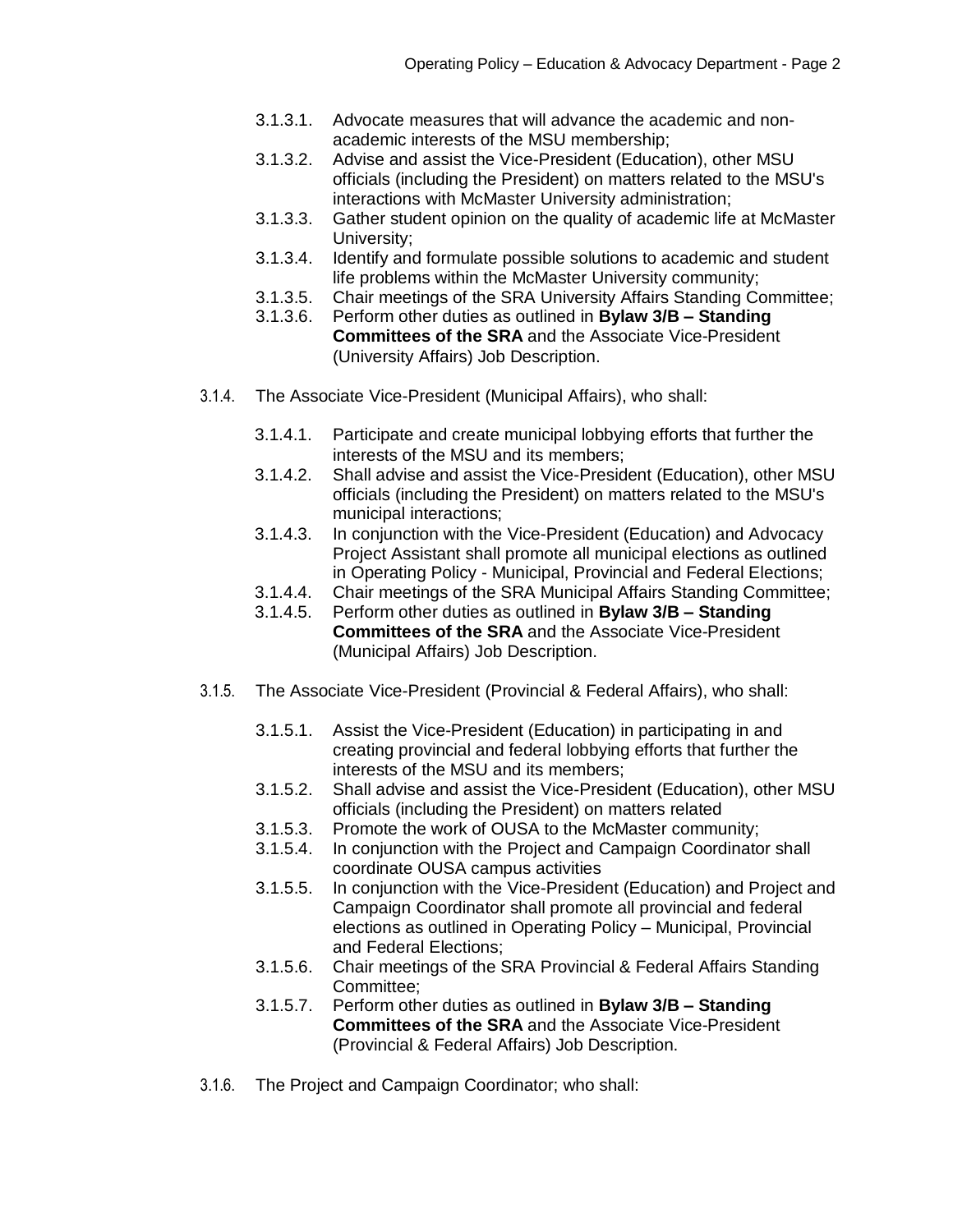- 3.1.6.1. Be hired by a hiring committee which shall consist of:
	- 3.1.6.1.1.The outgoing Project and Campaign Coordinator;
	- 3.1.6.1.2.The Vice-President (Education);
	- 3.1.6.1.3. One (1) member from the Administrative Team, which includes the Executive Assistant, Operations Coordinator and Administrative Services Coordinator.
- 3.1.6.2. Assist the Vice-President (Education), the Associate Vice-President (University Affairs), the Associate Vice-President (Municipal Affairs), and the Associate Vice-President (Provincial & Federal Affairs) in the creation and implementation of campaigns;
- 3.1.6.3. Coordinate and supervise the activities of the MSU's Advocacy Ambassadors, as necessary;
- 3.1.6.4. Assist the Vice-President (Education) with logistics and eventplanning including but not limited to:
	- 3.1.6.4.1. The MSU Policy Conference;
	- 3.1.6.4.2. Campaigns;
	- 3.1.6.4.3. Forums and Focus Groups;
- 3.1.6.5. In collaboration with the Marketing & Communications Director, promote all MSU advocacy efforts;
- 3.1.6.6. Assist the Associate Vice-President (Provincial & Federal Affairs) with coordinating OUSA campus activities;
- 3.1.6.7. Perform other duties as outlined in the Project and Campaign Coordinator job description.
- 3.1.7. The Advocacy & Policy Research Assistants (3) who shall:
	- 3.1.7.1. Assist the Vice-President (Education), the Associate Vice-President (University Affairs), the Associate Vice-President (Municipal Affairs), and the Associate Vice-President (Provincial & Federal Affairs) in primary and secondary research efforts as required:
	- 3.1.7.2. Coordinate and provide research support for General Policy;
	- 3.1.7.3. Prepare reports and briefs as assigned by the Vice-President (Education);
	- 3.1.7.4. Perform other duties as outlined in the Advocacy & Policy Research Assistant job description.
	- 3.1.7.5. Be hired by a hiring committee which shall consist of:
		- 3.1.7.5.1.One (1) outgoing Advocacy & Policy Research Assistant;
		- 3.1.7.5.2.The Vice-President (Education);
		- 3.1.7.5.3. One (1) member from the Administrative Team, which includes the Executive Assistant, Operations Coordinator and Administrative Services Coordinator.
- 3.1.8. The Community Education Coordinator who shall:
	- 3.1.8.1. Be hired by a hiring committee which shall consist of: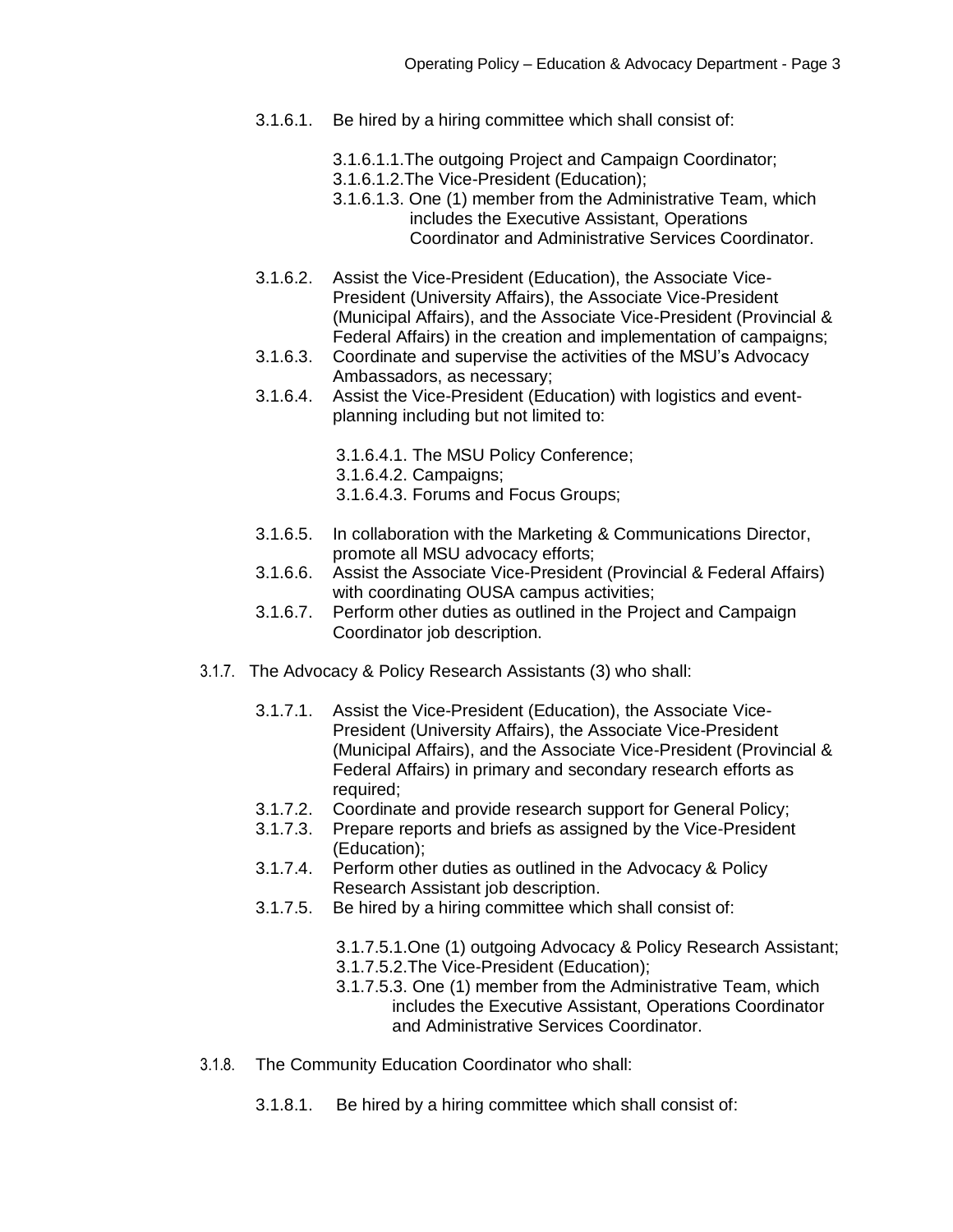- 3.1.8.1.1. The Vice-President (Education)
- 3.1.8.1.2. One (1) member from the Administrative Team, which includes the Executive Assistant, Operations Coordinator and Administrative Services Coordinator.
- 3.1.8.1.3. The outgoing Community Education Coordinator
- 3.1.8.2. Facilitate events related to off-campus community education (bylaw education tenant rights, house hunting, etc.).
- 3.1.8.3. Develop and conduct surveys and focus groups for data collection as required.
- 3.1.8.4. Support projects and initiatives related to student life and community engagement at the direction of the Vice-President (Education).
- 3.1.8.5. Work with the McMaster and Hamilton community to generate ideas for off-campus community educational events and campaigns.

### 4. Advocacy Ambassadors

- 4.1. The Advocacy Ambassadors shall:
	- 4.1.1. Be hired as needed by the Project and Campaign Coordinator;
	- 4.1.2. Assist the Education & Advocacy Department in promoting and implementing all campaigns and events related to post-secondary education and the undergraduate experience;
	- 4.1.3. Be managed by the Project and Campaign Coordinator;
	- 4.1.4. Have volunteer executives that assist in the coordination of logistics and promotion of the Advocacy Ambassador Team.
- 5. Policy Process
	- 5.1. The General Policies of the McMaster Students Union represent the official stances of the MSU on post-secondary education issues at university and governmental levels. All university and external advocacy of the MSU shall be, when possible, guided by the principles and recommendations outlined in the General Policies of the MSU or other formally approved stances of the MSU.
	- 5.2. The Education & Advocacy Department shall ensure that no more than six (6) General Policies and at minimum two (2) General Policies are presented to the SRA for approval each academic year;
		- 5.2.1. In the first semester, any polices written shall be presented no later than the SRA meeting penultimate to the winter break;
		- 5.2.2. In the second semester, any polices written policies shall be presented no later than the SRA meeting penultimate to the assembly's term concluding.
	- 5.3. Policy topics shall be selected according to the following procedure: